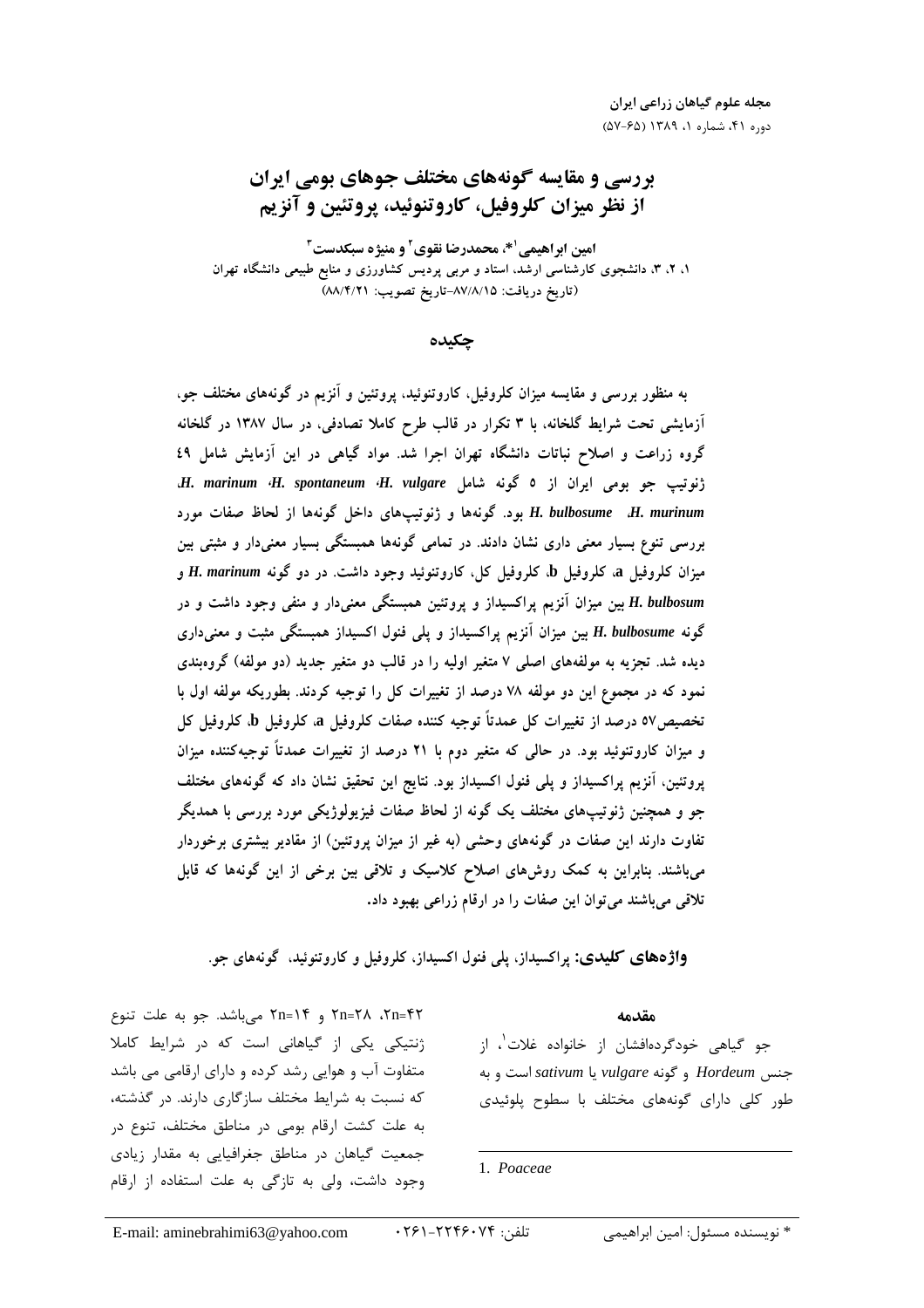اصلاح شده و يكنواختى ژنتيكى، ارقام مختلف گياهان در معرض انقراض قرار گرفتهاند. لذا، بررسی و شناسایی تنوع برای صفات مورد نظر در گیاهان در برنامهریزی اصلاحی و استفاده از دامنه ژنتیکی متنوع در انتقال ژن اهميت فراواني دارد (Omidbakhsh fard, 2005).

تنش خشکی باعث بروز دامنه وسیعی از واکنشها در گیاهان، از تغییر بیان ژن و متابولیسم سلول تا تغییر در سرعت رشد و عملکرد می شوند .Schmitz et al (2008. در شرایط تنش خشکی افزایش میزان گونههای فعال اکسیژن موجب خسارت به اساسیترین ماكرومولكول هاى سلول نظير پروتئينها، چربىها، اسیدهای نوکلئیک و رنگدانهها می گردد .(Enferad et al .2006 (2006 2004; Jabari et al., 2006 برخى سيستمهاى آنزيمى نقش مهمی در پاکسازی سلول از این گونههای فعال اكسيژن بر عهده دارند :(Bowler et al., 1992 Chowdhury & Choudhuri, 1985). در این میان بيشترين نقش برعهده آنزيمهايي چون پراکسيداز، (Dat et al., 1998; میباشد) (Dat et al., 1998; باشد Jagtab & Bharagava, 1995; Zhang & Kirkham,  $.1994)$ 

کلروفیلها از جمله ماکرو مولکولهایی هستند که در شرایط تنش آسیب میبینند. مهمترین رنگدانه جذب کننده نور در غشاءهای تیلاکوئیدی کلروفیلها می باشند. علاوه بر کلروفیلها غشاءهای تیلاکوئیدی دارای رنگدانههای جذب نور ثانویه (رنگدانههای فرعی) یعنی کارتنوئیدها هستند. رنگدانههای کارتنوئیدی نور را در طول موجی جذب میکنند که توسط کلروفیلها جذب نمیشوند و بنابراین گیرندههای نوری مکمل هستند (Hopkins, 1999).

پراکسیداز یک اکسیدوردوکتاز میباشدکه در پراکسیزومها قرار دارد و دارای یک هم نوع b به عنوان گروه پروستتیک میباشد که اکسیداسیون ترکیبات پروتون دهنده را با  $H_2O_2$  کاتالیز میکند و در نتیجه (Hsan, 2008; Ito et al., باعث تجزيه  $H_2O_2$  میگردد .1991; Mohapatra et al., 2008). يراكسيدازها آیزوزایمهای مختلفی دارند که هر کدام از آنها وظایف مختلفی را بر عهده دارند، مانند مقاومت به خشکی، گرما، شوری، عوامل بیماریزا (Mika & Sabine, 2003; Mittal & Dubey, 1991; Upadhyaya et al., 2007).

توسعه سلولی و بیوسنتز دیواره سلولی، سمزدایی، طویل شدن(Mac Adam et al., 1999; Mihaly et al., 2004)، تمایز ساختار دیواره سلولی و پاسخ به استرسها (Caruso et al., 1999; Jiang & Huang, 2001; Singh et al., 1999). يراكسيدازها در حقيقت زنجيره هاي تك پلی پپتیدی با وزن مولکولی بین ۲۸ تا ۶۰ کیلو دالتون هستند (Yamasaki et al., 2008).

پلی فنول اکسیدازها هم آنزیمهایی هستند که تقريبا تمام وظائف پراكسيدازها از قبيل حفاظت در مقابل بیماریها و تنشها و حشرات گیاهخوار را دارند. این آنزیمها توسط ژنهای هستهای کد میشوند و بعداً به تيلاكوئيد و كلرويلاست انتقال مي بابند ,Singh et al)  $.1999$ 

پلیفنول اکسیدازها در اکسیداسیون فنلها به کئینونها و تشکیل لیگنین در سلولهای گیاهی نقش موثری دارند. در ارتباط با امکان موثر بودن فعالیت اکسیداسیون آنزیمهای فنول اکسیداز در واکنشهای دفاعي گياه از جمله واكنش فوق حساسيت (HR) برخي تحقیقات نشاندهنده این است که آنزیمهایی مانند پلیفنول اکسیداز ممکن است در فعالیتهای دفاعی و HR در مقابل ویروسها، باکتریها و قارچها دخالت داشته باشد. این آنزیم همچنین در واکنشهای قهوهای شدن بافت زخمی و تشکیل سدهای دفاعی در مقابل (Mohammadi & Kazemi, بيماركرها دخالت دارد  $.2002)$ 

در تحقیقی نشان داده شد که تفاوت بسیار معنی داری بین ارقام جو مورد بررسی بعد از مایه زنی از لحاظ میزان پروتئین و پراکسیداز وجود دارد .(Potpour et al (2000. همچنین در تحقیق دیگر نشان دادند که بین ارقام گندم مورد مطالعه در شرایط تنش خشکی تفاوت بسیار معنیداری از لحاظ کلروفیل a و b، کلروفیل کل و پراکسیداز وجود دارد. همچنین آنها نشان دادند که تفاوت معنى دارى بين ارقام مورد مطالعه از لحاظ صفات نامبرده در شرایط عادی نیز وجود دارد. البته این تفاوتها در ارقام تراریخته نیز گزارش شده است. آنها عنوان کردند که در شرایط تنش خشکی رابطه معنی داری بین میزان پراکسیداز و کلروفیل کل و b وجود ندارد (Jabari et al., 2006). در مطالعات قبلي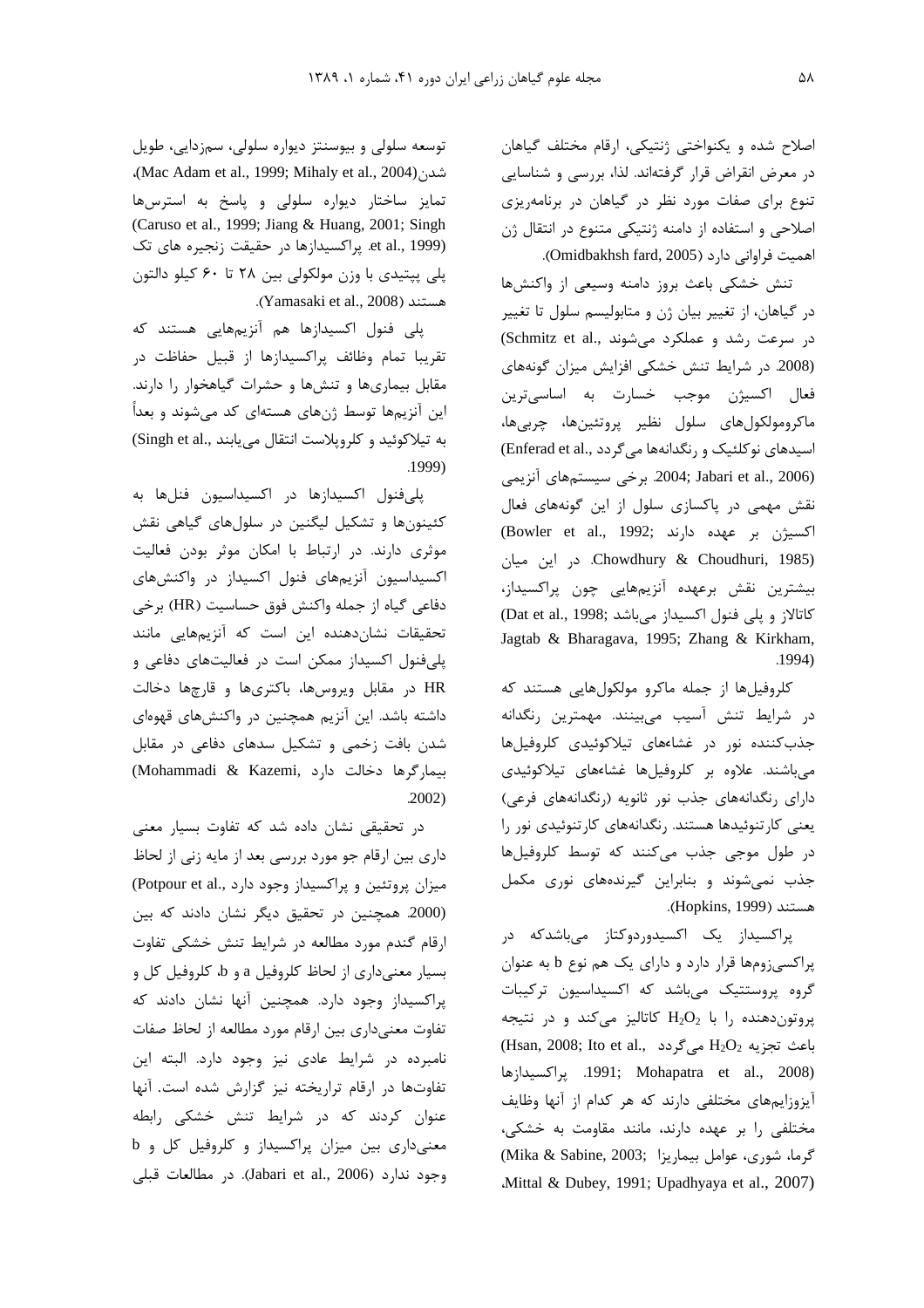نشان داده شد که تفاوت معنیداری بین ارقام کلزای تراريخت و شاهد از لحاظ صفات پروتئين، كلروفيل b a و کارتنوئید در مراحل مختلف رشد وجود دارد (Jalali et al., 2004). در بررسی دیگر نیز نشان داده شدکه همبستگی بسیار بالا و معنیداری بین کلروفیل a و b وكلروفيل كل وجود دارد (Enferad et al., 2004).

با توجه به نقش بسیار مهم این دو آنزیم (پراکسیداز و پلی فنول اکسیداز) در مقاومت به انواع تنشهای گرمایی، شوری، خشکی، سرما، بیماریها و همچنین نقش مهم محتوای کلروفیل و کارتنوئیدی در مواجه گیاه با انواع تنشهای مذکور، این پژوهش با هدف بررسی تنوع ژنتیکی بین و داخل گونهها و رابطه یا همبستگی بین پارامترهای نامبرده شده در بین ارقام وحشی وزراعی جو انجام شد.

# مواد و روشها

مواد گیاهی

این آزمایش در سال ۱۳۸۷ در گلخانه گروه زراعت و اصلاح نباتات دانشگاه تهران انجام شد. در این آزمایش از ۴۹ ژنوتیپ جو بومی (جدول۱) که تعداد ۱۶ ژنوتیپ از موسسه اصلاح و نهال بذر کرج تهیه و ۳۳ ژنوتیپ از نقاط مختلف ايران جمعأوري شده بودند، استفاده  $H.$  vulgare زنوتیپ از ۵ گونه مختلف  $H.$  vulgare H. murinum H. marinum H. spontaneum H. bulbosume بودند (از هر گونه تعدا ١٠ ژنوتيپ و در گونه H. bulbosume تعداد ۹ ژنوتیپ استفاده شد). برای این منظور و برای جلوگیری از آلودگی بذور، قبل از کشت، بذور با آب ژاول ۱۰٪ ضدعفونی شدند و از هر ژنوتیپ تعداد ۵ بذر در ۳ تکرار در گلدان کشت گردید. سپس در مرحله مناسب (۳ هفته پس از کاشت) از برگهای بالای گیاهان نمونهبرداری شد وپس از قرار دادن نمونهها در ازت مایع برای استخراج عصاره مورد نظر به آزمایشگاه منتقل گردیدند.

## اندازهگیری محتوای کلروفیل و کارتنوئید

برای این منظور از روش تغییر یافته Arnon (1949) استفاده شد. بدین ترتیب که ۰/۵ گرم از هر نمونه برگ را در ۵ میلی لیتر استن ۸۰٪ هموژن گردید و بعد از انجام سانتریفوژ با دور ۱۳۰۰۰ در دقیقه و دمای ۴

درجه سانتیگراد به مدت ۱۵ دقیقه مایع روئی برداشته شد و حجم آن با استن به ١٠ ميلي ليتر رسانده شد. سیس میزان جذب نور با استفاده از دستگاه اسپکتروفتومتر(۱۸۰×shimadzu uv) و در طول موجهای ۴۸۰، ۵۱۰، ۶۴۵ و ۶۶۳ نانومتر تعیین گردید و غلظت كلروفيل d، b و مجموع آنها و كارتنوئيد از طريق روابط زير بدست آمد:

= گرم بافت / میلی گرم کلروفیل a  $Y/Y (A$ ۶۶۳) –  $Y/S9 (A$ ۶۴۵) ×  $V/Y \cdots$  × W  $b$  = گرم بافت / میلی گرم کلروفیل  $YY/9$  (A  $\mathcal{F}^6\Delta$ ) -  $\mathcal{F}/\mathcal{F}^9$  (A  $\mathcal{F}\mathcal{F}^9$ ) ×  $V/1 \cdots$  × W

= گرم بافت / میلی گرم کلروفیل کل  $\mathsf{Y} \cdot \mathsf{Y}$  (A  $\mathsf{F}(\Delta) + \mathsf{A} \cdot \mathsf{Y}$  (A  $\mathsf{F} \mathsf{F} \mathsf{Y}$ ) × V/ $\mathsf{Y} \cdot \cdot \cdot \cdot \cdot \mathsf{W}$ 

= گرم بافت / میلی گرم کارتنوئید  $V/F (A f \wedge \cdot) - Vf / q (A \wedge \cdot) \times V / V \cdot \cdot \cdot \times W$ 

در روابط بالا V حجم نهایی نمونه استخراج شده و W وزن تر نمونه است.

# سنجش پروتئين كل محلول

پس از پایان نمونه برداری، از هر نمونه یک گرم برگ در یک میلی لیتر بافر سدیم فسفات ۵۰ میلی مول (pH=V/·) در هاون در دمای ۴ درجه سانتیگراد عصارهگیری شد. سپس عصارههای حاصله، در لولههای اپندورف ۱/۵ میلی لیتر در سانتریفوژ در دمای ۴ درجه سانتیگراد در ۱۳۰۰۰ دور در دقیقه در به مدت ۱۰ دقیقه ساتریفوژ شده و محلول رویی جمعآوری و بلافاصله در لولههای اپندورف در دمای ٢٠- درجه سانتے گراد نگھداری شدند (Bradford, 1976).

جهت تعیین پروتئین کل محلول نمونهها، نیاز به یک پروتئین استاندارد و سپس تعیین معادله خط رگرسیون آن میباشد، بدین منظور از روش برادفورد (Bradford, 1976) استفاده شد. برای این منظور پروتئینهای استانداردی با غلظتهای ۱/۵۶، ۳/۱۲۵.  $\sim$ ۰ ۲۵، ۲۵، ۲۵، ۴۰، ۴۰، ۲۰ $\rm g m^{-1}$  تهیه شده و میزان جذب نور در نمونهها با استفاده از دستگاه اسپکتروفتومتری در طول موج ۵۹۵ نانومتر مورد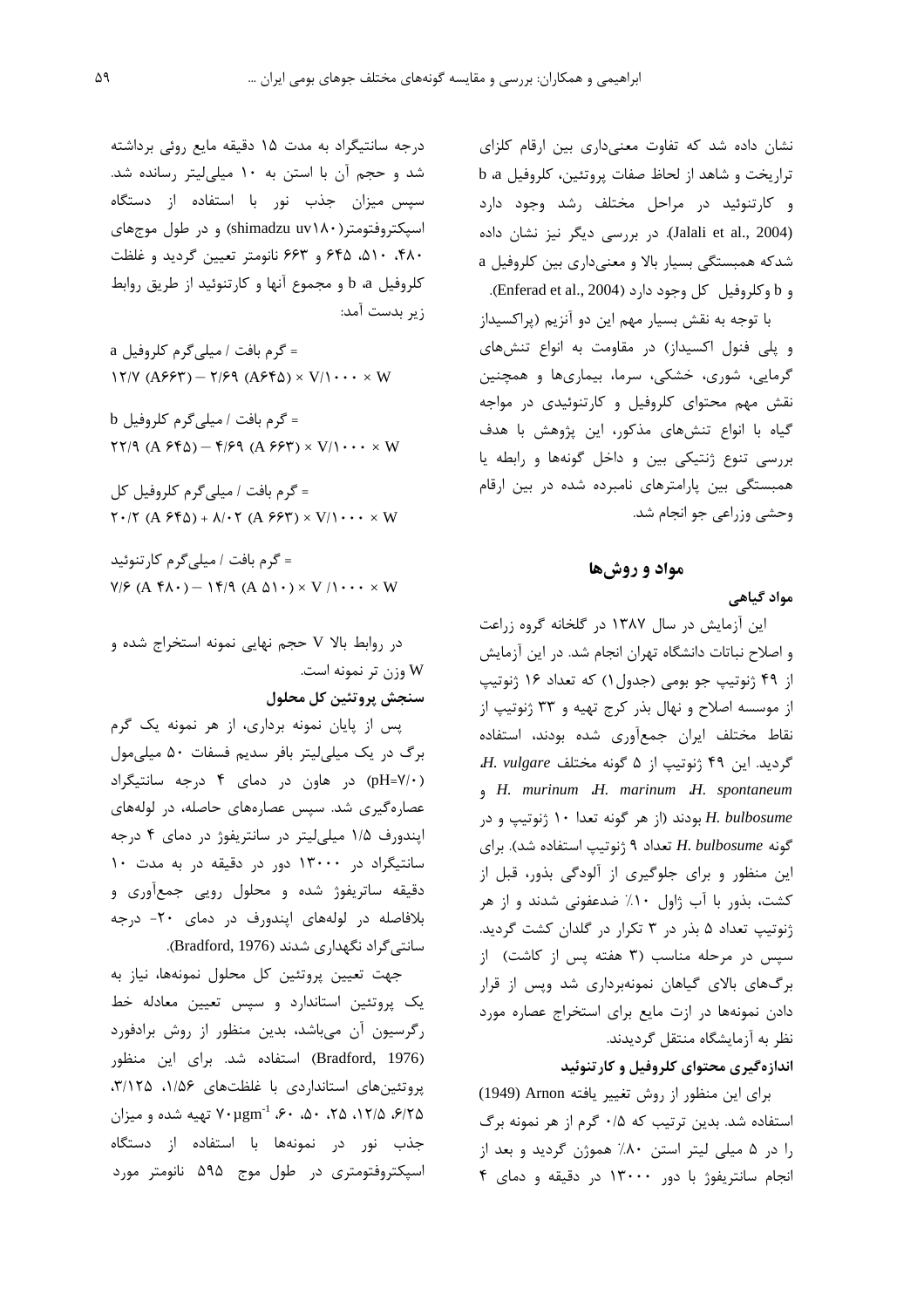|                 | رىرىيې بررسى سىن |            |              | ינית די    |               |
|-----------------|------------------|------------|--------------|------------|---------------|
| گونه<br>خاستگاه | H. vulgare       | H. murinum | H. bulbosume | H. marinum | H. spontaneum |
|                 | مازندران         | لرستان     | سنقر         | كرج        | بيستون        |
|                 | فارس             | بوشهر      | ياسوج        | اروميه     | شيراز         |
|                 | اصفهان           | خوزستان    | كهكيلويه     | سنقر       | الشتر         |
|                 | چهار محال        | گرگان      | سميرم        | سميرم      | خوزستان       |
| ۵               | قم               | اردبيل     | فارس         | لرستان     | همدان         |
| ۶               | لرستان           | همدان      | کر مانشاه    | گلستان     | اصفهان        |
| ٧               | كهكيلويه         | كرج        | كرج          | قزوين      | شهر کرد       |
| ٨               | كرج              | سقز        | ياسوج        | كهكيلويه   | ايلام         |
|                 | بجنورد           | شيراز      | قزوين        | فارس       | بجنورد        |
| $\mathcal{N}$   | اراک             | اراک       |              | اليگودرز   | قزوين         |

جدول ١- اسامي گونههاي مطالعه شده در اين تحقيق و منشا جمع آوري آنها ا: ه گونه تعداد ۱۰ ژنوتیب اما د. گونه H. bulbosume تعداد ۹ ژنوتیب درسی شد).

سنجش قرار گرفت. با استفاده از دادههای به دست آمده در این مرحله معادله خط رگرسیونی محاسبه و منحنی مربوطه ترسیم گردید. آلبومینهای نمونه سرم گاوی به عنوان پروتئین استاندارد به کار برده شد. پس از تعیین معادله خط رگرسیون برحسب نمونه، مقادیر ۵ تا ۱۰ میکرولیتر از عصارههای گیاهی به ۳ میلی لیتر برادفورد اضافه کرده و مقادیر جذب در ۵۹۵ نانومتر با استفاده از اسپکتروفتومتر به دست آمد. برای هر نمونه ۳ تکرار در نظر گرفته و میانگین آنها در معادله خط رگرسیون حاصله قرار داده شدند و سرانجام مقدار پروتئین کل محلول نمونهها محاسبه شد. معادله خط رگرسیون (Potpour et al., بدست آمده y=٠/٠٨٩۶+٠/٠٢٣١x  $.2000$ 

#### سنجش فعاليت ويژه آنزيم

Jennings et al. به روش Jennings et al. (1969) به شرح زیر انجام شد: ٢ میلی لیتر مخلوط واكنش شامل ٢٥ ميلي مول بافر سيترات فسفات (pH = ۵/۴)، ۴۰۰ میکروگرم پروتئین محلول و ۲۰ ميكروليتر گاياكول (دهنده الكترون) ٢٠٠ ميلي مول بود. با اضافه نمودن ١٠ ميكروليتر پراكسيد هيدروژن ٣٠ درصد (حجم به حجم) به عنوان پذیرنده الکترون، واکنش در کیووتهای کوارتز آغاز شد که بلافاصله افزایش جذب در ۴۷۵ نانومتر و دمای ۲۵ درجه سانتی گراد به مدت ۶۰ ثانیه به وسیله اسپکتروفتومتر اندازهگیری شد. برای هر نمونه ۳ تکرار در نظر گرفته شد و بر اساس

میانگین آنها تغییرات جذب در دقیقه بر حسب میلی گرم پروتئین محاسبه و نمودارهای مربوطه تقسیم شدند. آزمایش ها در کل ۳ بار تکرار شدند.

### ارزیابی میزان فعالیت انزیم پلی فنول اکسیداز

برای این منظور از روش .Singh et al (1999) استفاده شد. بدین ترتیب که ابتدا ۲ میلی لیتر مخلوط واکنش شامل مقداری از عصاره نمونه که دارای ۴۰ میکروگرم پروتئین باشد، ۲۰ میکرولیتر محلول پرولین و مقدار کافی بافر سیترات فسفات ۲۵ میلی مول طوری که حجم نهایی ٢ میلی لیتر باشد در یک لوله آزمایش کوچک کاملاً مخلوط و این مخلوط به مدت ۲ دقیقه به وسیله ورتکس هوادهی شد. سپس دستگاه اسيكتروفتومتر با استفاده از اين مخلوط صفر گرديد. دستگاه با طول موج ۵۱۵ نانومتر، زمان یک دقیقه، فواصل زمانی ١٠ ثانيه و جذب نور تنظيم گرديد. سپس ۴۰ میکرولیتر محلول پیروکتکول ۱۰۰ میلی مولار به مخلوط فوق اضافه کرده و سریعاً مخلوط نموده و بلافاصله تغييرات جذب نور با فواصل ١٠ ثانيه و به مدت ١ دقيقه اندازهگيري شد. فعاليت آنزيم بر اساس تغييرات جذب نور (ناشی از واکنش آنزیم با سوبسترا) در دقیقه در میلیگرم پروتئین عصاره گیاه تعیین شد. تجزیه و تحلیل دادهها

به منظور تعیین وجود تفاوت در بین و داخل گونههای جو ابتدا تجزیه واریانس یک طرفه انجام شد، بطوریکه گونهها به عنوان تیمار و ژنوتیپهای داخل هر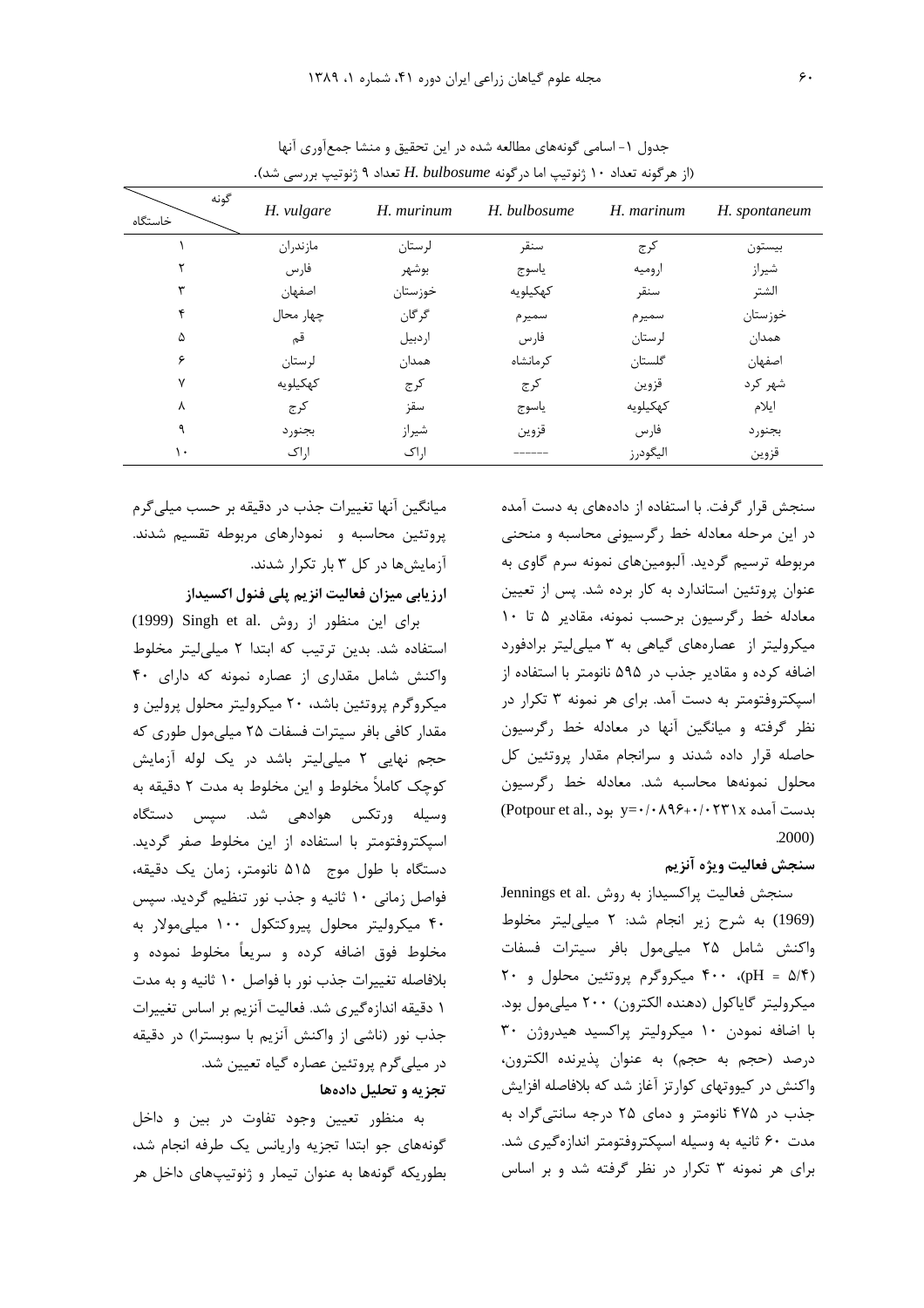گونه به عنوان تكرار در نظر گرفته شد. همچنين به منظور مقايسه ژنوتيپهاى داخل هر گونه تجزيه واریانس برای هرگونه بطور جداگانه نیز صورت گرفت تا تفاوت بين ژنوتيپها در داخل هر گونه نيز مشخص گردد. سپس برای تعیین تنوع داخل هر گونه میزان میانگین و انحراف معیار برای هر گونه مشخص گردید. از طرفی به منظور تعیین ارتباط بین صفات، همبستگی پیرسون بین صفات در داخل هر گونه به طور جداگانه انجام گردید. همچنین از تجزیه به مولفههای اصلی استفاده شد (Sneath & Sokal, 1973) و وضعیت پراکنش ژنوتیپهای مختلف در پلات دو بعدی حاصل از دو مولفه اول تعیین شد. تمامی این تجزیهها با استفاده از نرمافزار SPSS (نسخه ۱۰/۰) انجام شد.

### نتايج و بحث

همانطور که از جدول تجزیه واریانس مشخص است (جدول٢) تفاوت بسيار معنى دارى بين كونهها در تمام صفات بررسی شده به غیر از میزان پروتئین وجود دارد. همچنین بین ژنوتیپهای داخل یک گونه اعم از وحشی و زراعی از لحاظ تمام صفات اندازهگیری شده حتی میزان پروتئین تفاوت بسیار معنیداری وجود دارد. جدول۳ نشان میدهد که مقادیر اندازهگیری شده صفات کلروفیل a و b و کل، کارتنوئید، پلیفنولاکسیداز و پراکسیداز، در ارقام بومی H. murinum H. marinum و H. bulbosume بيشتر از رقم زراعى H. vulgare است. بنابراین این امکان وجود دارد تا در برنامههای اصلاحی از ارقام وحشى جهت انتقال صفات مطلوب (مقاومت به خشکی، شوری، آفات و بیماری) به نمونههای زراعی و یا H. vulgare بومی استفاده نمود. در حالی که رقم زراعی دارای مقادیر بیشتری از پروتئین نسبت به رقم بود. جدول ۳ و انحراف معیار H. spontaneum اندازهگیری شده نشان میدهد که ژنوتیپهای داخل b a b در مورد صفات کلروفیل b a d در مورد صفات کلروفیل کل و پروتئین دارای بیشترین مقدار بودند. همچنین در مورد صفات میزان کاروتنوئید، پراکسیداز و پلیفنول اکسیداز به ترتیب ژنوتیپها در داخل گونههای H. marinum, H. spontaneum *H. bulbosume* بیشترین مقادیر اندازهگیری شده بودند.

نشان داده شده که تفاوت بسیار معنیداری بین ارقام جو مورد بررسی بعد از مایهزنی از لحاظ میزان پروتئین و پراکسیداز وجود دارد(Potpour et al., 2000). در یک تحقیق نشان داده شد که بین ارقام گندم مورد مطالعه در شرایط تنش خشکی تفاوت بسیار معنی داری از لحاظ کلروفیل d a، کل و پراکسیداز وجود دارد. همچنین تفاوت معنیداری بین ارقام مورد مطالعه از لحاظ صفات نامبرده در شرایط عادی نیز وجود دارد. البته این تفاوتها در ارقام تراریخته نیز گزارش شده است (Jabari et al., 2006). چنانكه مطالعات قبلي نشان داد که تفاوت معنیداری بین ارقام کلزای تراریخت و شاهد از لحاظ صفات پروتئین، کلروفیل a، b و کارتنوئید در مراحل مختلف رشد وجود دارد (Jalali et al., 2004). نتايج جدول همبستگي (جدول ۴) نشان مي دهد كه

در تمامی گونههای مورد بررسی همبستگی مثبت و معنیدار بالایی بین کلروفیل a، b، کلروفیل کل و كاروتنوئيد وجود دارد. كه اين نتيجه با نتايج تحقيقات قبلی که عنوان کردند همبستگی بسیار بالا و معنیداری بين كلروفيل a و b و كلروفيل كل وجود دارد همخواني داشت (Enferad et al., 2004).

H. bulbosume , H. marinum و H. bulbosume همبستگی منفی معنیداری بین آنزیم پراکسیداز و پروتئین بدست آمد که بیانگر این است که با افزایش پراکسیداز میزان پروتئین در این دو گونه کاهش مییابد. همچنین در H. bulbosume همبستگی مثبت و معنیداری بین دو آنزیم پراکسیداز و پلی فنول اکسیداز دیده شد، در حالیکه هیچ رابطهای بین میزان آنزیمها و محتوای کلروفیل و کارتنوئیدی یافت نشد. نتایج این تحقیق با نتایج تحقیقات قبلی که گزارش نمودند در شرایط تنش خشکی رابطه معنیداری بین میزان پراکسیداز و کلروفیل کل و کلروفیل b وجود ندارد، همخوانی داشت (Jabari et al., 2006).

به منظور گروهبندی ژنوتیپها و ارزیابی میزان تنوع و پراکنش ژنوتیپها بر اساس صفات و شاخصهای مورد مطالعه از نمودار بای پلات بر اساس تجزیه به مولفههای اصلی استفاده می شود. به منظور تجزیه و تحلیل بهتر نتایج از تجزیه به مولفههای اصلی استفاده شد. هدف از این تجزیه ایجاد متغیرهای جدید (مولفههای اصلی)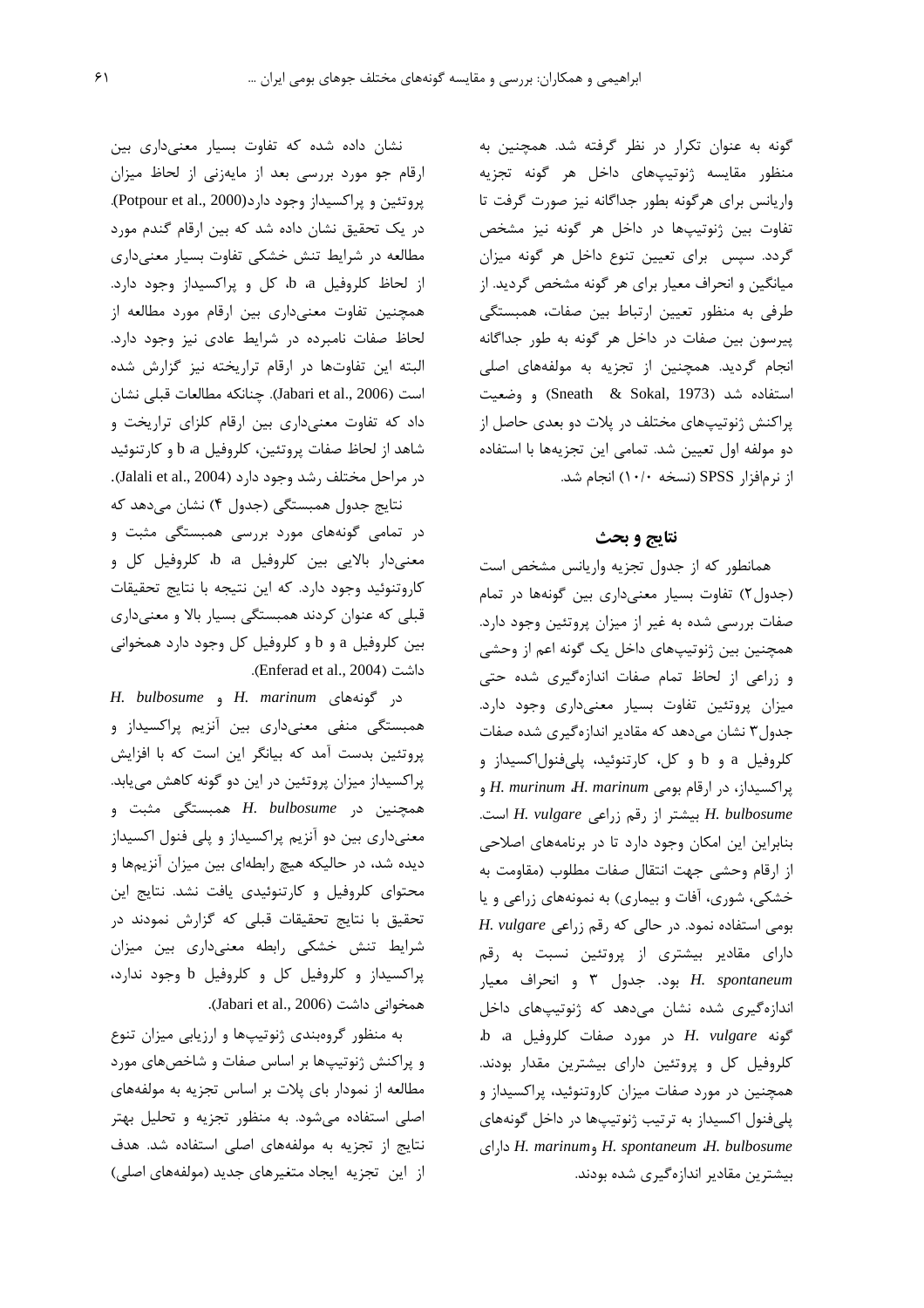|                        |    |                                                                      |                                           |                                       | ميانگين مربعات                             |                                            |                                                         |                           |
|------------------------|----|----------------------------------------------------------------------|-------------------------------------------|---------------------------------------|--------------------------------------------|--------------------------------------------|---------------------------------------------------------|---------------------------|
| Source of<br>variation | df | كلروفيلa                                                             | کلروفیلb                                  | كلروفيل كل                            | كاروتنوئيد                                 | پروتئين                                    | پراکسیداز                                               | پلی فنول اکسیداز          |
|                        |    | گرم بافت/ میلی گرم                                                   | گرم بافت/ میلی گرم                        | گرم بافت/ میلی گرم                    | گرم بافت/ میلی گرم                         | میلی لیتر / میلی گرم                       | ميلى گرم/دقيقه/نانومتر                                  | میلی گرم/دقیقه/نانومتر    |
| Between species        |    | .1.99                                                                | .1.14                                     | .1109                                 | .7.15                                      | Yf/Yf                                      | $\cdot$ / $\cdot$ ) )                                   | . / 74                    |
| Error                  | ۴۴ | $\cdot$ / $\cdot$ / $\tau$                                           | $\cdot$ / $\cdot$ $\cdot$ $\cdot$ $\cdot$ | . / 74                                | $\cdot/\cdot\cdot\cdot$ $\mathsf{Y}$       | 4411                                       | $\cdot$ / $\cdot$ $\cdot$ $\cdot$ $\cdot$               | $\cdot/\cdot\cdot\cdot$ ۴ |
| Within species:        |    |                                                                      |                                           |                                       |                                            |                                            |                                                         |                           |
| H. vulgare             |    | $\cdot/\cdot \lambda \mathrm{Y}^{**}$                                | $\cdot/\cdot\gamma^{**}$                  | $\cdot$ /1Y۶                          | .1.18                                      | $\mathbf{r}$                               | $\cdot$ $\cdot$ $\cdot$ $\cdot$ $\cdot$                 | .1.195                    |
| H. spontaneum          |    | $\cdot$ / $\cdot$ $\gamma$ $\varphi$ $\rightarrow$ $\pi$             | $\cdot/\cdot\cdot\gamma^{**}$             | $\cdot$ / $\cdot$ Y $\varsigma^{***}$ | $\cdot$ / $\cdot$ $\Delta r$ <sup>**</sup> | $\lambda$ /۶۵                              | $\cdot$   $\cdot$ $\cdot$ $\tau$ $\Delta$ <sup>**</sup> | $. -$                     |
| H. marinum             |    | $\cdot$ $\mathfrak{f}$ $\cdot$ $\mathfrak{g}$ $\cdot$ $\mathfrak{g}$ | $\cdot/\cdot\cdot\Lambda^{**}$            | $\cdot/\cdot$ 9 <sup>**</sup>         | $\cdot/\cdot\cdot\tau$ 9 **                | 10/91                                      |                                                         | $.1.79***$                |
| H. bulbosume           | λ  | $\cdot/\cdot \tau \tau^{**}$                                         | $\cdot/\cdot\cdot$ 9**                    | $\cdot$ / $\cdot$ Y $\Delta$ **       | $\cdot/\cdot\cdot\lambda\gamma^{**}$       | $\gamma$ $\gamma$ / $\gamma$ <sup>**</sup> | $\cdot/\cdots$ $\zeta^{**}$                             | $\cdot/\cdot\eta^{**}$    |
| H. murinum             |    | 宗宗<br>.1.01                                                          | 米米<br>$\cdot$   $\cdot$   $\cdot$         | $\cdot/\cdot$ Y                       | $\cdot/\cdot\cdot$ 97**                    | 19/79                                      | $\cdot$ $\cdot$ $\cdot$ $\vee$                          | $\cdot/\cdot \vee^{**}$   |

جدول ۲- تجزیه واریانس یک طر قه برای کل گونههای جو و همچنین برای هر گونه به طور جداگانه

\*\* معنىدار در سطح احتمال ۱ درصد.

جدول ۳- میانگین و انحراف معیار صفات در داخل هر گونه

|               | کل <sub>رو</sub> فیل a                                                                                                                                                                  | کلروفيل b                 | کلروفیل کل | کا, و تنوئید                                                                                                                                                                                                            | ير و تئين | يراكسيداز                                                                                                                                                                                                                                                                                     | پلی فنول اکسیداز                                                      |
|---------------|-----------------------------------------------------------------------------------------------------------------------------------------------------------------------------------------|---------------------------|------------|-------------------------------------------------------------------------------------------------------------------------------------------------------------------------------------------------------------------------|-----------|-----------------------------------------------------------------------------------------------------------------------------------------------------------------------------------------------------------------------------------------------------------------------------------------------|-----------------------------------------------------------------------|
| H. vulgare    | $\cdot$ /۲۷۵ $\pm$ $\cdot$ /۱۶۶(bc)                                                                                                                                                     | $117\Delta \pm 1.47$ (bc) |            | $\cdot$ /f· $\pm$ /۲۳۷(bc) /۱۳۳۸ $\pm$ / $\cdot$ ۵۳(b) $\epsilon$ ۹/ $\cdot$ ۳ $\pm$ ۹/ $\lambda$ ۴(a)                                                                                                                  |           | $\cdot$ / $\cdot$ \ $\lambda$ $\pm$ / $\cdot$ \ $\mathfrak{f}$ $\cdot$ (b)                                                                                                                                                                                                                    | $\cdot/\right. \cdot \left. \vee \pm \cdot \right/ \cdot \Delta f(c)$ |
| H. spontaneum | $\cdot$ / \ $\cdot$ $\lambda$ $\pm$ $\cdot$ / \ 9 $\lambda$ C                                                                                                                           |                           |            |                                                                                                                                                                                                                         |           | $\cdot/\cdot\forall$ 9± $\cdot/\cdot$ FA(c) $\cdot$ /YYY± $\cdot/\lambda\Delta$ (c) $\cdot/\cdot\lambda\cdot\pm\cdot/\cdot\angle$ (c) $\mathcal{S}$ FA $\Delta\pm\lambda/\forall$ Y(a) $\cdot/\cdot\forall\lambda\pm\cdot/\cdot\forall\lambda$ (ab)                                           | $\cdot$ / $\uparrow$ $\uparrow$ + $\cdot$ / $\uparrow$ (ab)           |
| H. marinum    | $\cdot$ $\uparrow$ $\uparrow$ $\uparrow$ $\uparrow$ $\uparrow$ $\uparrow$ $\uparrow$ $\uparrow$ $\uparrow$ $\uparrow$ $\uparrow$ $\uparrow$ $\uparrow$ $\uparrow$ $\uparrow$ $\uparrow$ |                           |            |                                                                                                                                                                                                                         |           | $\cdot/\Delta Y_{\pm} \cdot (\cdot \Delta \cdot (b) - \cdot/\Delta \cdot \cdot \pm \cdot/\Delta \wedge (b) - \Delta Y_{\pm} \cdot/\cdot \tau \wedge (b) - \epsilon \wedge (\Delta Y_{\pm} \cdot \tau) \wedge (\Delta (a) - \cdot/\cdot \tau \cdot \tau \pm \cdot/\cdot \Delta (a))$           | $\cdot$ /۲۵۷ ± $\cdot$ / $\cdot$ ۹۳(a)                                |
| H. bulbosume  | $\cdot$ /۴۸۳ $\pm$ $\cdot$ /11 $\cdot$ (a)                                                                                                                                              |                           |            | $\cdot$ /۲۱۳ $\pm$ / $\cdot$ ۵۴(a) $\cdot$ /۶۹۹ $\pm$ $\cdot$ /۱۶۱(a) $\cdot$ /۲۳۳ $\pm$ $\cdot$ / $\cdot$ ۵۵(a) $\epsilon$ $\in$ / $\forall$ $\pm$ $\pm$ / $\in$ Y $\in$ $\pm$ $\cdot$ / $\cdot$ 1)(b)                 |           |                                                                                                                                                                                                                                                                                               | $\cdot$ /144 $\pm \cdot$ / $\cdot$ Y9 (bc)                            |
| H. murinum    | $\cdot$ /٣١١± $\cdot$ /١٢٩(bc)                                                                                                                                                          |                           |            | $\cdot$ / $\mathcal{N}(b)$ $\cdot$ / $\mathcal{N}(b)$ $\cdot$ / $\mathcal{N}(bc)$ $\cdot$ / $\mathcal{N}(bc)$ $\cdot$ / $\mathcal{N}(b)$ $\mathcal{N}(b)$ $\cdot$ / $\mathcal{N}(b)$ $\cdot$ / $\cdot$ $\mathcal{N}(b)$ |           |                                                                                                                                                                                                                                                                                               |                                                                       |
|               |                                                                                                                                                                                         |                           |            |                                                                                                                                                                                                                         |           | $\sim$ 1 $\sim$ 1 $\sim$ 1 $\sim$ 1 $\sim$ 1 $\sim$ 1 $\sim$ 1 $\sim$ 1 $\sim$ 1 $\sim$ 1 $\sim$ 1 $\sim$ 1 $\sim$ 1 $\sim$ 1 $\sim$ 1 $\sim$ 1 $\sim$ 1 $\sim$ 1 $\sim$ 1 $\sim$ 1 $\sim$ 1 $\sim$ 1 $\sim$ 1 $\sim$ 1 $\sim$ 1 $\sim$ 1 $\sim$ 1 $\sim$ 1 $\sim$ 1 $\sim$ 1 $\sim$ 1 $\sim$ |                                                                       |

حروف مشابه در هر ستون بیانگر عدم اختلاف معنیدار است.

درصد از تغییرات کل را توجیه می نمودند. بطوریکه مولفه اول با تخصیص ۵۷ درصد از تغییرات کل عمدتا توجيه كننده صفات كلروفيل a، كلروفيل b، كلروفيل کل و میزان کاروتنوئید می باشند. در حالی که متغیر دوم با ۲۱ درصد از تغییرات عمدتا توجیه کننده میزان پروتئین، انزیم پراکسیداز و پلی فنول اکسیداز بود.

مستقل با یافتن ترکیباتی از متغیرهای اولیه میباشد. عدم همبستگی متغیرهای جدید مفید بوده و بیانگر توجیه دادهها از جنبههای متفاوت میباشد Tabaei-Aghdaei et al., 2007). تجزيه به مولفههاى اصلی ۷ متغیر اولیه را در قالب دو متغیر جدید (دو مولفه) گروه بندی نمود که در مجموع این دو مولفه ۷۸

| (فقط صفاتی که همبستگی معنیدار نشان داده بودند آورده شدهاند.) |                |                              |                         |                    |       |       |                                      |                        |
|--------------------------------------------------------------|----------------|------------------------------|-------------------------|--------------------|-------|-------|--------------------------------------|------------------------|
| Species                                                      | Character      | $X_1$                        | $X_2$                   | $X_3$              | $X_4$ | $X_5$ | $X_6$                                | $\overline{X_7}$       |
| H. vulgare                                                   | X <sub>2</sub> | $.19V**$                     |                         |                    |       |       |                                      |                        |
|                                                              | X3             | $\cdot$ /99**                | $\cdot$ /9 $\Lambda$ ** |                    |       |       |                                      |                        |
|                                                              | X4             | $\cdot$ /9 $\mathsf{r}^*$ *  | $\cdot$ /9 $\Lambda$ ** | $\cdot$ /90**      |       |       |                                      |                        |
| H. spontaneum                                                | X2             | $\cdot$ /9 $\lambda$ **      |                         |                    |       |       |                                      |                        |
|                                                              | X3             | $.199**$                     | $.199**$                |                    |       |       |                                      |                        |
|                                                              | X4             | $\cdot$ /9 $V^**$            | $\cdot$ /9 $\wedge^*$ * | $\cdot$ /9 $Y^*$ * |       |       |                                      |                        |
| H. marinum                                                   | X <sub>2</sub> | $.194**$                     |                         |                    |       |       |                                      |                        |
|                                                              | X3             | $.199**$                     | $.195**$                |                    |       |       |                                      |                        |
|                                                              | X4             | $.195**$                     | $.191***$               | $.195***$          |       |       |                                      |                        |
|                                                              | X <sub>5</sub> |                              |                         |                    |       |       | $-1/\gamma \gamma^*$                 |                        |
| H. bulbosume                                                 | X2             | $\cdot$ /9 $\overline{r}$ ** |                         |                    |       |       |                                      |                        |
|                                                              | X3             | $\cdot$ /99**                | $\cdot$ /9 $V^**$       |                    |       |       |                                      |                        |
|                                                              | X4             | $.195**$                     | $.191***$               | $\cdot$ /90**      |       |       |                                      |                        |
|                                                              | X <sub>5</sub> |                              |                         |                    |       |       | $ \cdot$ / $\vee$ $\check{\tau}$ $*$ |                        |
|                                                              | X6             |                              |                         |                    |       |       |                                      | $\cdot/\gamma \cdot *$ |
| H. murinum                                                   | X <sub>2</sub> | $.199**$                     |                         |                    |       |       |                                      |                        |
|                                                              | X3             | $.199**$                     | $.199**$                |                    |       |       |                                      |                        |
|                                                              | X4             | $.199**$                     | $\cdot$ /9 $\Lambda$ ** | $.199**$           |       |       |                                      |                        |

جدول ۳- همبستگی ساده پیرسون بین صفات مختلف به تفکیک در هرگونه

\*\*، \* به ترتیب معنیدار در سطح احتمال ۱ و ۵ درصد.

X, وX, X3, X3, X2 و X7 به ترتيب بيانگر كلروفيل a، كلروفيل b، كلروفيل كل، كاروتنوئيد، پروتئين، پراكسيداز و پلى فنل اكسيداز است.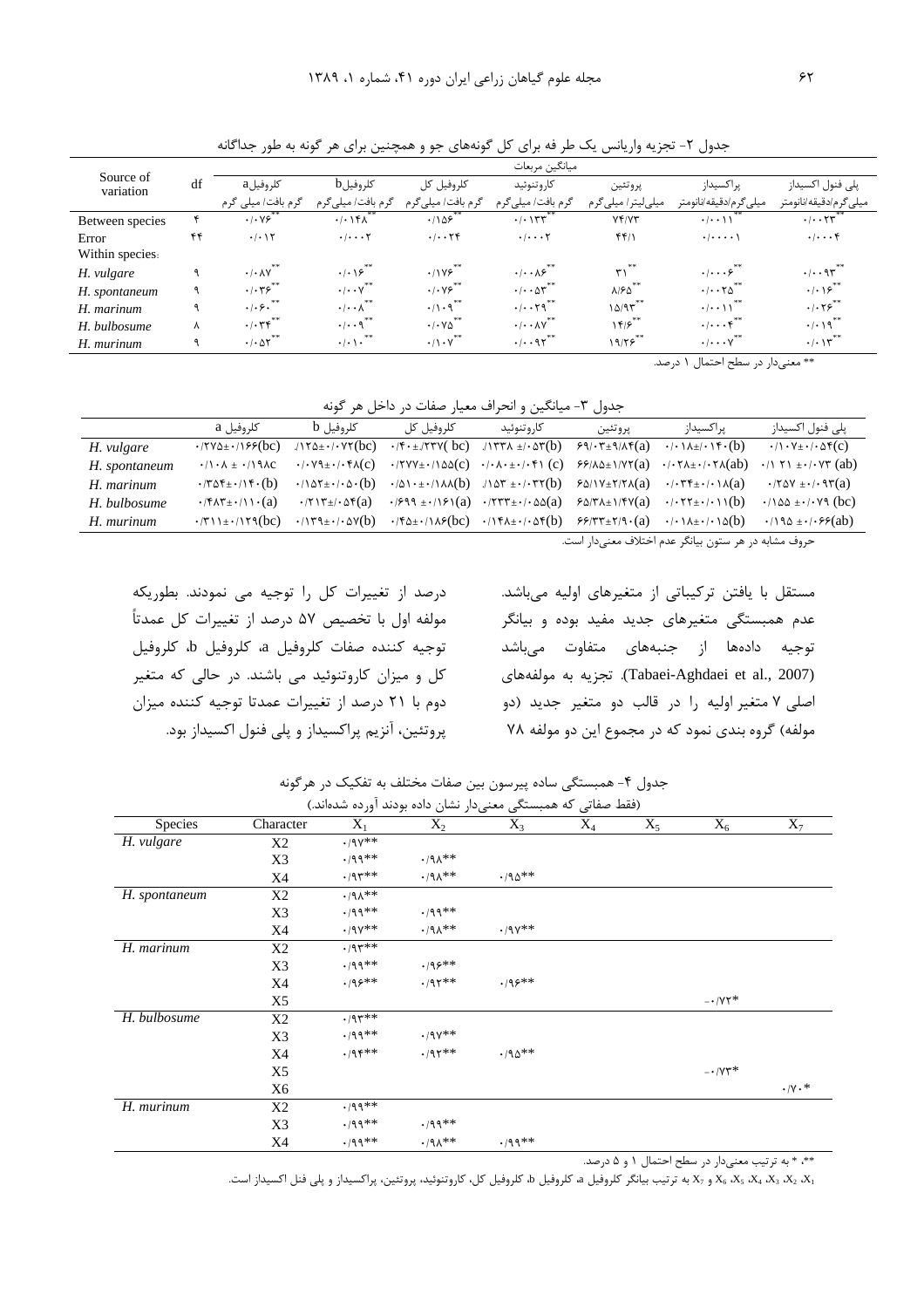با توجه به سهم بیشتر مولفه اول در میزان تغییرات کل، این مولفه قادر به گزینش ژنوتیپهایی با مقادیر بیشتری از کلروفیل a، کلروفیل b، کلروفیل کل و میزان کارتنوئید خواهد بود که در حقیقت منجر به انتخاب ژنوتیپهایی با پتانسیل عملکرد بالاتر خواهد شد.

نمایشپلات دو بعدی بر اساس این دو مولفه (شكل ۱) اگرچه بيانگر تشابه بيشتر بين برخي از ژنوتیپهای گونههای مختلف می باشد، ولی در مجموع نشان میدهد که گونههای مختلف از لحاظ دو مولفه قابل تفکیک از همدیگر نمی باشند.



شکل ١- نمايش پلات دو بعدي حاصل از تجزيه به مولفههاي اصلی برای ۷ صفت مورد بررسی. اعداد ۱، ۲، ۳، ۴ و ۵ به H. spontaneum *H. vulgare*  $\zeta$  ترتیب بیانگر گونههای H. murinum , H. bulbosume J. marinum است.

میزان کلروفیل در گیاهان یکی از فاکتورهای مهم حفظ ظرفيت فتوسنتزى است(Jiang & Huang, 2001). بین میزان کلروفیل و عملکرد همبستگی مثبتی وجود دا, د (Si-o-semardeh, 2003) که نشان $\sim$ هنده اهمیت حفظ میزان مطلوب این رنگیزه برای تولید عملکرد بالا میباشد. در شرایط تنش خشکی و شوری (Frank & Kiraly, 1962) آفات و بیماری (Stahmann & Demorest, 1973) ميزان آنزيمهاى پراکسیداز و پلیفنول اکسیداز افزایش معنیداری خواهد یافت و ارقامی که دارای مقادیر بیشتری از این آنزیمها

باشند مقاومت بیشتری به آفات و بیماری از خود نشان مے دھند (Frank & Kiraly, 1962).

جدول ۵- نتايج تجزيه به مولفههاي اصلي

| ۷ صفت مختلف<br>روي |                     |                                |  |  |  |  |
|--------------------|---------------------|--------------------------------|--|--|--|--|
|                    | PC <sub>1</sub>     | PC2                            |  |  |  |  |
| مقدار ويژه         | ۳/۹۹                | ۱/۴۳                           |  |  |  |  |
| درصد واريانس       | ۵۷                  | ۲۱                             |  |  |  |  |
| درصد واريانس تجمعي | ۵۷                  | ۷۸                             |  |  |  |  |
| بردار ويژه         |                     |                                |  |  |  |  |
| a كلروفيل          | ۰/۹۸                | $\cdot/\cdot$ \ \              |  |  |  |  |
| كلروفيل b          | $\cdot$ /99         | $\cdot/\cdot$ \ $\mathsf{Y}$   |  |  |  |  |
| كلروفيل كل         | $\cdot$ /99         | $\cdot/\cdot\cdot$ ۴           |  |  |  |  |
| كاروتنوئيد         | ۰/۹۶                | $- \cdot / \cdot \mathfrak{f}$ |  |  |  |  |
| پروتئين            | $-179$              | $\cdot$ /۶ $\cdot$             |  |  |  |  |
| پراکسیداز          | $\cdot$ / $\cdot$ 6 | $\cdot$ /۶۸                    |  |  |  |  |
| پلی فنول اکسیداز   | $- \cdot / \Lambda$ | $\cdot$ / $\vee$ 9             |  |  |  |  |

در مجموع نتايج اين تحقيق نشان داد كه گونههاى مختلف جو و همچنین ژنوتیپهای مختلف یک گونه از لحاظ صفات فیزیولوژیکی مورد بررسی با همدیگر تفاوت دارند و برخی از این صفات (پلی فنول اکسیداز، پراکسیداز در جدول۳) در گونههای وحشی از مقادیر بیشتری برخوردارمیباشند. ژنوتیپهای متعلق به گونه  $H.vulg$ در مورد صفات کلروفیل a، b، کلروفیل کل و پروتئین دارای بیشترین مقدار بودند. همچنین در مورد صفات میزان کاروتنوئید، پراکسیداز و پلی فنول اکسیداز به ترتیب ژنوتیپهای متعلق به گونههای طارای H. marinum و H. Spontaneum J. bulbosume بیشترین مقادیر اندازهگیری شده بودند.

بنابراین به نظر می رسد به کمک روش های اصلاح کلاسیک و تلاقی بین گونههای وحش با اهلی که قابل تلاقی میباشند می توان این صفات را در ارقام زراعی بهبود داد. همچنین از آنجائی که برخی از این صفات دارای همبستگی معنیدار بالایی با همدیگر میباشند، می توان از روشهای انتخاب غیرمستقیم نیز در جهت بهبود صفات منتقل شده نیز می;توان بهره برد .(Pickering et al., 1998)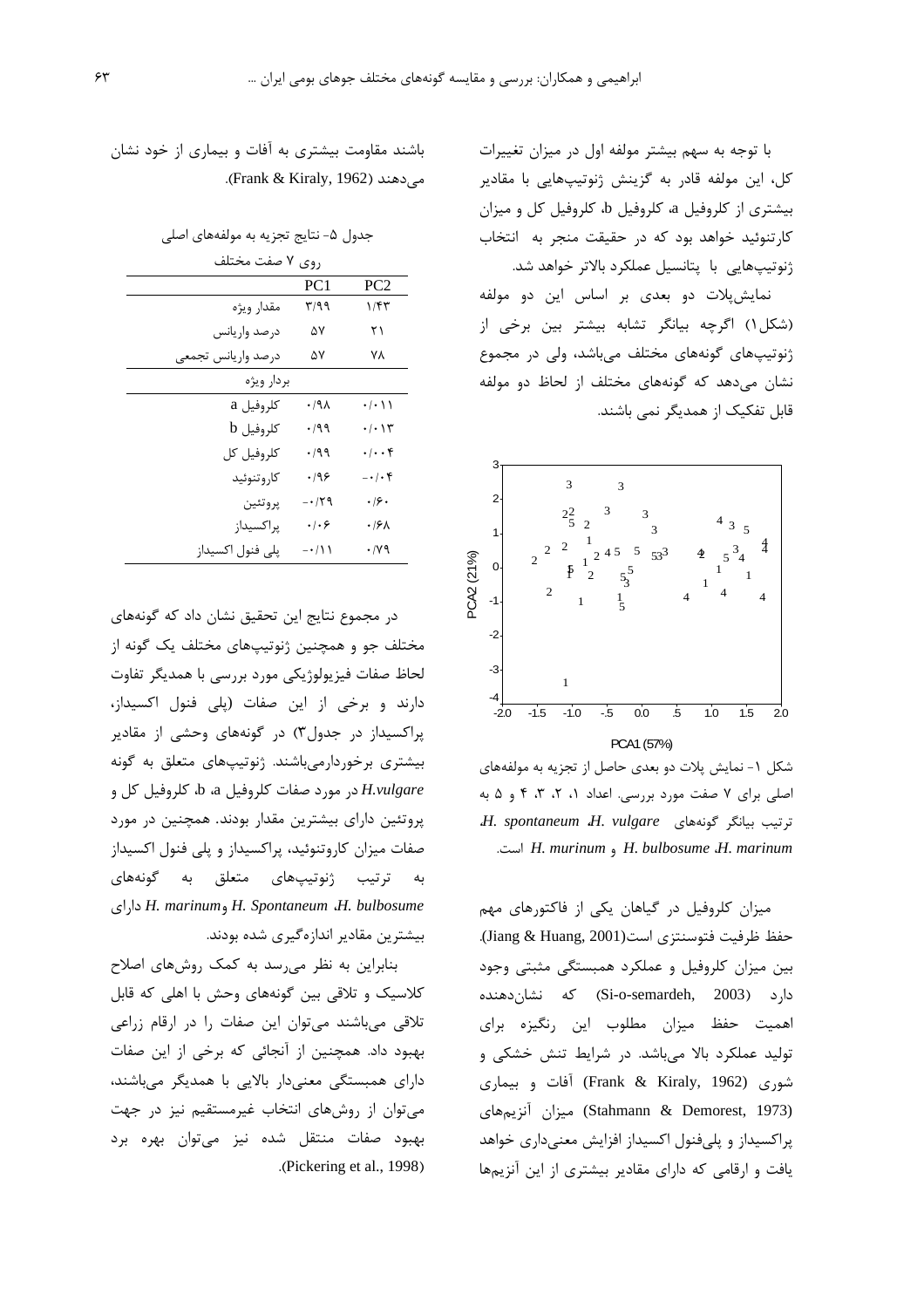#### **REFERENCES**

- 1. Arnon, D. T. (1949). Copper enzymes in isolation chloroplast phenoloxidase in *Beta vulgaris*. *Plant Physol*, 24, 1-15.
- 2. Bowler, C., Van Montagu, M. & Lenz, D. (1992). Superoxide dismutase and biosensor approach for monitoring polyphenol oxidase (PPO) activity of stress tolerance. *Ann Rev Plant Physiol*, 43, 83-116.
- 3. Bradford, M. (1976). A rapid & sensitive method for the quantitation of micro gram quantities of protein utilizing the principle of protein dye binding. *Analyt Biochem*, 72, 248-254.
- 4. Caruso, C., Chilosi, G., Caporale, C., Leonardo, L., Bertini, L., Mago, P. & Buonocore, V. (1999). Induction of pathogenesis related protein in germinating wheat seeds infected with *fusarium culmorum*. *Plant Science*, 140, 87-97.
- 5. Chowdhury, S. R. & Choudhuri, M. A. (1985). Hydrogen proxide metabolism as an index of water stress tolerance in jute. *Physiol Plant*, 65, 503-507.
- 6. Dat, J. F., Lopez-Delgado, H., Foyer, C. H. & Scott, I. M. (1998). Parallel changes in  $H_2O_2$  and catalase during thermo tolerance induced by salicylic acid or heat acclimation in mustard seedling. *Plant Physiol*, 116, 1150-1157.
- 7. Enferad, A., Poustini, K., Majnoun Hosseini, N., Taleei, A. & Khajeh-Ahmad-Attari, A. (2004). Physiological responses of Rapseed(*Brassica napus* L.) varieties to salinity stress in Vegetative Growth Phase. *Journal of Science and Technology of Agriculture and Natural Resources*, 4(7), 103-114. (In Farsi).
- 8. Frank, G. L. & Kiraly, Z. (1962). Role of phenolic compound in the physiology of plant diseases and disease. *Z*, 44,105-150.
- 9. Hopkins, W. G. (1999). *Introduction to plant physiology*. New York, John Wiley.
- 10. Hsan Güngör, S. (2008). The effect of heavy metals on peroxidase from Jerusalem artichoke (*Helianthus tuberous L*.). *African Journal of Biotechnology*, 7 (13), 2248-2253.
- 11. Ito, H., Nobutusugu, H. & Ohbayashi, A. (1991). Purification and characterization of peroxidase. *Agric Biol Chem*, 55, 2445-2454.
- 12. Jabari, F., Ahmadi, A., Poustini, K. & ALizadeh, H. (2006). Relationship between some antioxidant enzymes activities and cell memberane and chlorophyll stability in drought- tolerant and succetible wheat cultivars. *Iranian Journal of Agricultural Sciences,* 2(37), 307-316. (In Farsi).
- 13. Jagtab, V. & Bharagava, S. (1995). Variation in antioxidant metabolism of drought tolerant and susceptible varieties of *Sorghum biocolor*. Exposed to high light, low water and high temperature stress. *J Plant Physiol*, 145, 195-197.
- 14. Jalali Javaran, M., Hashemzadeh, H. & Mousavi, A. (2004). Qualitative and quantitative variation in protein, chlorophyll and cartenoid contents in *Brassica napus* transformed by antisense Glutamine synthetase. *Journal of Science and Technology of Agriculture and Natural Resourses*, 2(8), 107-120. (In Farsi).
- 15. Jennings, P. H., Brannaman, B. L. & Zscheile, F. P. (1969). peroxidase and polyphenoloxidase activity associated with *helminthosporium* left spot of maize. *Phytopathology*, 59, 963-967.
- 16. Jiang, Y. & Huang, N. (2001). Drough and heat stress injury to two cool-season turfgrasses in relation to antioxidant metabolism and lipid peroxidase. *Crop Sci*, 41, 436-442.
- 17. Mac Adam, J. W., Nelson, C. J. & Sharp, R. E. (1992). Peroxidase activity in leaf elongation zone of tall fescue. *Plant Physol*, 99,827-878.
- 18. Mihaly, K., Emma, B., Ian, W. B., Laura, H., Philip, J. & Tony, A. K. (2004). An N-terminal peptide extension results in efficient expression, but not secretion, of a synthetic horseradish peroxidase gene in transgenic *Tobacco*. *Annals of Botany*, 93, 303-318.
- 19. Mika, A. & Sabine L. U. (2003). Properties of guaiacol peroxidase activities isolated from corn root plasma membranes. *Plant Physol*, 132, 1489–1498
- 20. Mittal, K. & Dubey, R. S. (1991). Behaviour of peroxidase in rice: chang in enzyme activity and isoforms in relation to salt tolerance. *J Physol Biochem*, 29, 31-40.
- 21. Mohammadi, M. & Kazemi, H. (2002). Changesin peroxidase and polyphenol oxidase activities in susceptible and resistance wheat heads inoculated with *fusarium graminearum* and induced resistance. *Plant Sci*, 162, 491-498.
- 22. Mohapatra, D., Frias, M., Oliveira, R. & Kerry, J. (2008). Development and validation of a model to predict enzymaticactivity during storage of cultivated *mushrooms* (*Agaricus bisporus spp*.). *J Food Engin*, 86, 39-48.
- 23. Okey, E. N., Duncan, E. J., Sirju-charran, G. & Sreenivasan, T. N. (1997). *Phytophthora* cancer resistance in cacao: role of peroxidase, polyphenol oxidase and phenylalanine ammonia–lyase. *J Phytopathol*, 145, 295-299.